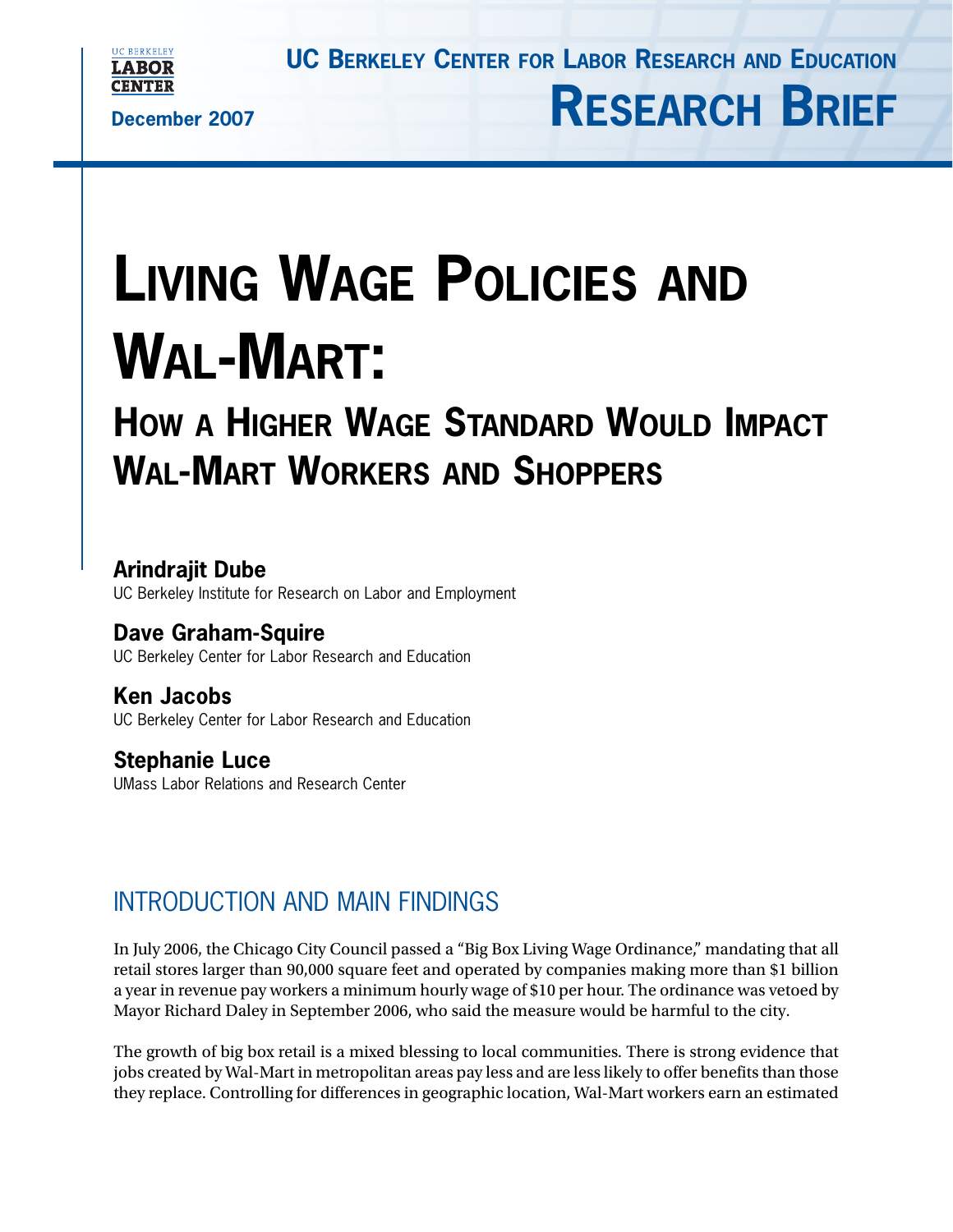12.4 percent less than retail workers as a whole, and 14.5 percent less than workers in large retail in general.1 Several recent studies have found that the entry of Wal-Mart into a county reduces both average and aggregate earnings of retail workers and reduces the share of retail workers with health coverage on the job. The impact is not only one of substitution of higher wage for lower wage retail jobs, but also a reduction in wages among competitors.<sup>2</sup> As a result of lower compensation, Wal-Mart workers make greater use of public health and welfare programs compared to retail workers as a whole, transferring costs to taxpayers.3

Big box retail in general, and Wal-Mart in particular, also bring benefits to consumers in the form of lower prices. Studies of Wal-Mart prices find them to be 8 to 27 percent lower for food compared to major supermarkets. Just as competition from Wal-Mart has led competitors to reduce wages, it also leads them to reduce prices.4 Basker (2007) cites the results of a Pew Research Center Survey to conclude that poorer consumers disproportionately benefit from Wal-Mart's lower prices.<sup>5</sup> Furman (2005) makes a similar argument, and further states that Wal-Mart could not raise wages without raising prices which, he argues, would hurt poor and low-income consumers.<sup>6</sup>

To understand how a mandated wage increase would impact poor and low-income families, we need to understand both the size and distribution of any projected increase in consumer prices. We need to understand the economic status of Wal-Mart workers and consumers and how an increase would impact each group. If most Wal-Mart workers came from higher-income families and consumers from low-income families, a mandated wage increase might result in a net transfer away from lowincome families. If the opposite is true, it might result in a net transfer to low-income families.

In this study we analyze how a higher wage standard would impact both Wal-Mart workers and consumers, and how those impacts are distributed across income levels. We use a \$10 per hour minimum as the hypothetical wage standard for the analysis.

 $1$  Arindrajit Dube and Steve Wertheim. "Wal-Mart and Job Quality: What Do We Know and Should We Care?" October, 2005.

<sup>&</sup>lt;sup>2</sup> Arindrajit Dube, T. William Lester and Barry Eidlin. "Firm Entry and Wages: Impact of Wal-Mart Growth on Earnings Throughout the Retail Sector." August, 2007; David Neumark, Junfu Zhang and Stephen Ciccarella. "The Effects of Wal-Mart on Local Labor Markets." October 2005.

<sup>&</sup>lt;sup>3</sup> Arindrajit Dube and Ken Jacobs. "Hidden Cost of Wal-Mart Jobs: Use of Safety Net Programs by Wal-Mart Workers in California." August 2004.

<sup>4</sup> Jerry Hausman and Ephraim Leibtag. "Consumer Benefits from Increased Competition in Shopping Outlets: Measuring the Effect of Wal-Mart." 2005.

<sup>5</sup> Emek Basker. "The Causes and Consequences of Wal-Mart's Growth." 2007. The Pew Survey found that 53 percent of respondents with annual earnings under \$20,000 reported regularly shopping at Wal-Mart, compared with 33 percent of those with annual incomes above \$50,000. (Pew Research Center 2005). Note that the Pew data does not control for the reasons shoppers gave for frequently shopping at Wal-Mart; it is possible that low-income shoppers shop more regularly at Wal-Mart because they have fewer stores to choose from, or may lack transportation to reach other stores as easily. Consumer data collected by Neilson shows that those surveyed say that their main reason for choosing Wal-Mart was location (34 percent). Twenty-five percent of respondents say their main reason is low prices (Hale 2004).

<sup>6</sup> Jason Furman. "Wal-Mart: A Progressive Success Story." November 28, 2005.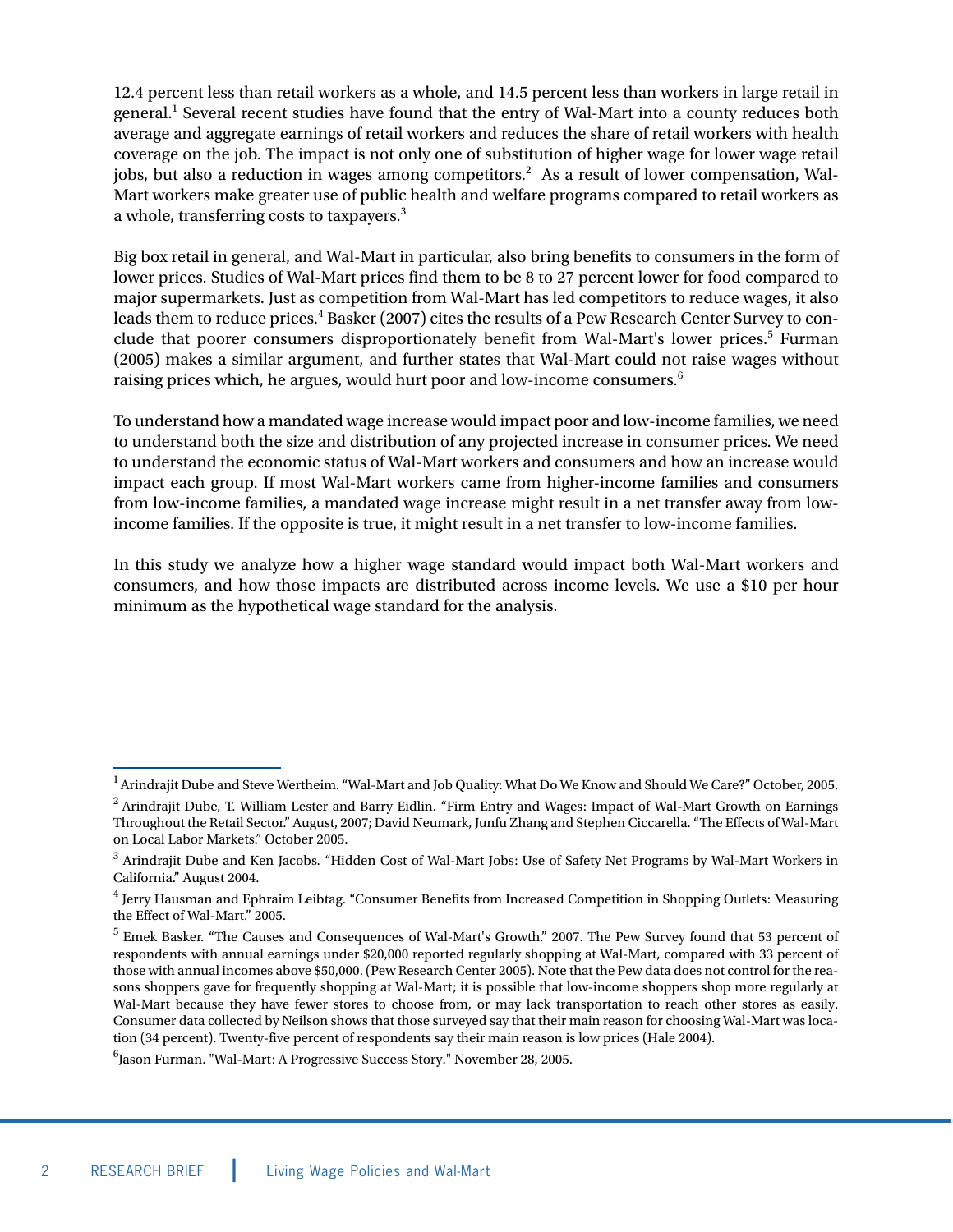## Main Findings

#### IMPACT ON WORKERS

Our analysis reveals that establishing a higher minimum wage for large retailers like Wal-Mart would have a significant impact on workers living in poverty or near-poverty. We find that 46.3 percent of the pay increase would go to workers in families with total incomes below 200 percent of the federal poverty level (200 percent FPL). These poor and low-income workers could expect to earn an additional \$1,020 to \$4,640 a year in income for each Wal-Mart employee in the family, before taxes.

#### IMPACT ON CONSUMERS

Even if Wal-Mart were to pass 100 percent of the wage increase on to consumers, the average impact on a Wal-Mart shopper would be quite small: 0.9 percent of prices, well below Wal-Mart's estimated savings to consumers. This works out to \$0.36 per shopping trip, or \$9.70 per year, for the average consumer who spends approximately \$1,088 per year at Wal-Mart. This is the most extreme estimate, as portions of the raise could be absorbed through other mechanisms, including increased productivity or lower profit-margins.

Wal-Mart shoppers are disproportionately middle and lower income, although the customers who spend the most at the store are somewhat less likely to come from poor and low-income families. These high spending shoppers, who spend on average \$9,866 a year at Wal-Mart, would bear a somewhat larger impact of the pay increase. They would pay an additional \$87.98 a year, or \$1.47 per shopping trip. We estimate that 3.4 percent of Wal-Mart shoppers are both low income and in this high spending group.

We find that 29.3 percent of the total price increase would be borne by consumers in families below 200 percent FPL. In comparison, 46.3 percent of the benefits would go to workers in families below 200 percent FPL.

In summary, we find that a Big Box Ordinance or similar legislation that raises wages would provide significant, concentrated benefits to workers, almost half of them in poor or near-poor families, while the costs would be dispersed in small amounts among many consumers across the income spectrum. In net, a wage increase for Wal-Mart workers represents a transfer of income to poor and low-income families. Low-income Wal-Mart workers would see a raise of \$1,020 to \$4,640 per year, while the average Wal-Mart shopper would spend an additional \$9.70 per year. Both the benefits to workers and the costs to consumers would be smaller in higher wage states and metropolitan areas.

## IMPACT ON WORKERS

What if Wal-Mart put in place a \$10 per hour minimum wage for all its hourly employees in the U.S.? How much would it cost Wal-Mart, and how much of the increase would benefit workers in poor and low-income families?

In order to calculate the cost of a wage increase for Wal-Mart, we use detailed data on Wal-Mart workers' starting wages and average pay in 2001 for 156 job titles from Richard Drogin's analysis of Wal-Mart payroll data. Wages are adjusted to 2006 dollars using average annual wages reported by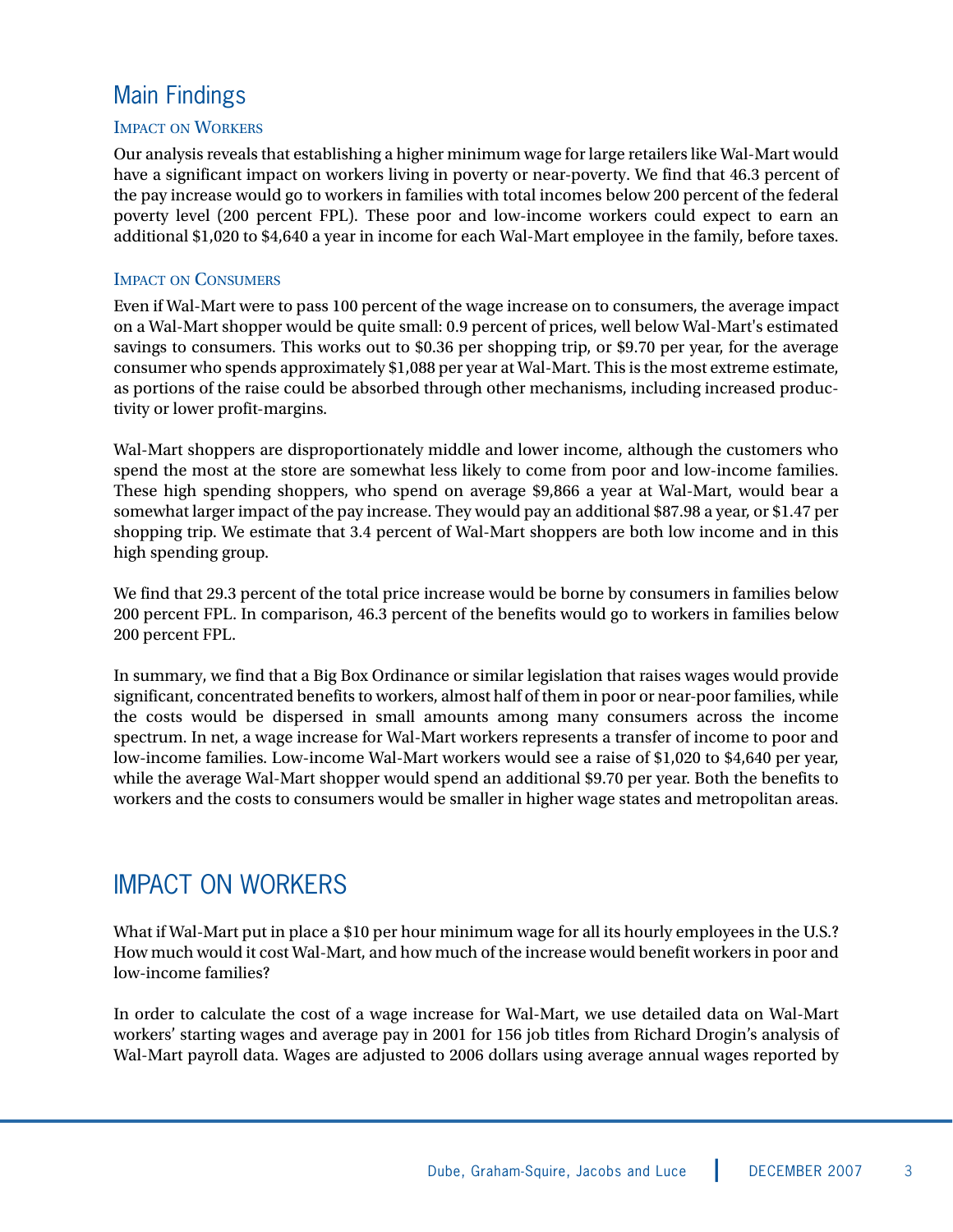Wal-Mart. Although much of the variation in wages within the Wal-Mart workforce is captured by the job-based wage distribution, each job category has workers earning at different levels. To capture this added variation within job titles, we use household level wage data from the March 2006 Current Population Survey (CPS), and assumptions based on existing estimates in the literature on withincompany and between-company components of wage variance. We also use the March CPS to estimate the family income of Wal-Mart workers by statistically profiling them based on their wage levels, gender, full-time status and industry of work. For a full description of the methodology, see Appendix A. The key finding of this report—that a higher wage standard at Wal-Mart represents a progressive income redistribution even accounting for effects on consumers—is quite robust to a plausible range of assumptions we use in our analysis.

Based on the distribution of wages for the Wal-Mart workforce, we estimate that a \$10 minimum wage would increase Wal-Mart's total payroll for hourly workers by 9.3 percent (Table 1). With a total hourly payroll of 25.6 billion for the company in 2006, this comes to \$2.38 billion per year. About 46.3 percent of this increase would go to workers with family incomes below 200 percent FPL (Table 2).

#### **Table 1. Increase necessary for a \$10 minimum wage for Wal-Mart hourly employees (using starting wages or \$7.25/hour)**

| Increase in Wal-Mart's hourly payroll<br>as percent of total hourly payroll | 9.3 percent    |
|-----------------------------------------------------------------------------|----------------|
| Increase in hourly payroll as dollar<br>annual amount                       | \$2.38 billion |

Source: Authors' analysis based on data from Drogin 2003, www.walmartfacts.com and March Current Population Survey, Annual Social and Economic Supplement.

#### **Table 2. Percentage of payroll increase going to workers in poor and low-income families**

| Below 200% FPL | 46.3% |
|----------------|-------|
| Over 200% FPI  | 53.7% |
| Total          | 100%  |

Source: Authors' analysis based on data from Drogin 2003, www.walmartfacts.com and March Current Population Survey, Annual Social and Economic Supplement.

What would the raise to \$10 per hour look like for the Wal-Mart workforce? Wal-Mart notes that its average hourly wage is \$10.11. However, not all employees earn the average. In fact, payroll data from 2001 suggests that there is a good deal of variation in hourly wages by gender, race and job title. As shown in Table 3, adjusted for current income, workers currently earning below \$8 an hour would receive a 30 percent wage increase on average, depending on the number of hours worked. Those earning between \$8 and \$10 an hour would receive an 11 percent wage average increase. In dollar amounts, the wage increase to \$10 per hour would result in \$2,310 to \$4,640 average annual pay increases for workers with wages below \$8 an hour, and \$1,020 to \$1,960 average pay increase for workers with wages between \$8 and \$10 an hour. (The range reflects the difference between full and part-time workers). The post-tax increase would be lower for some workers that qualify for the Earned Income Tax Credit, depending on the precise family income level.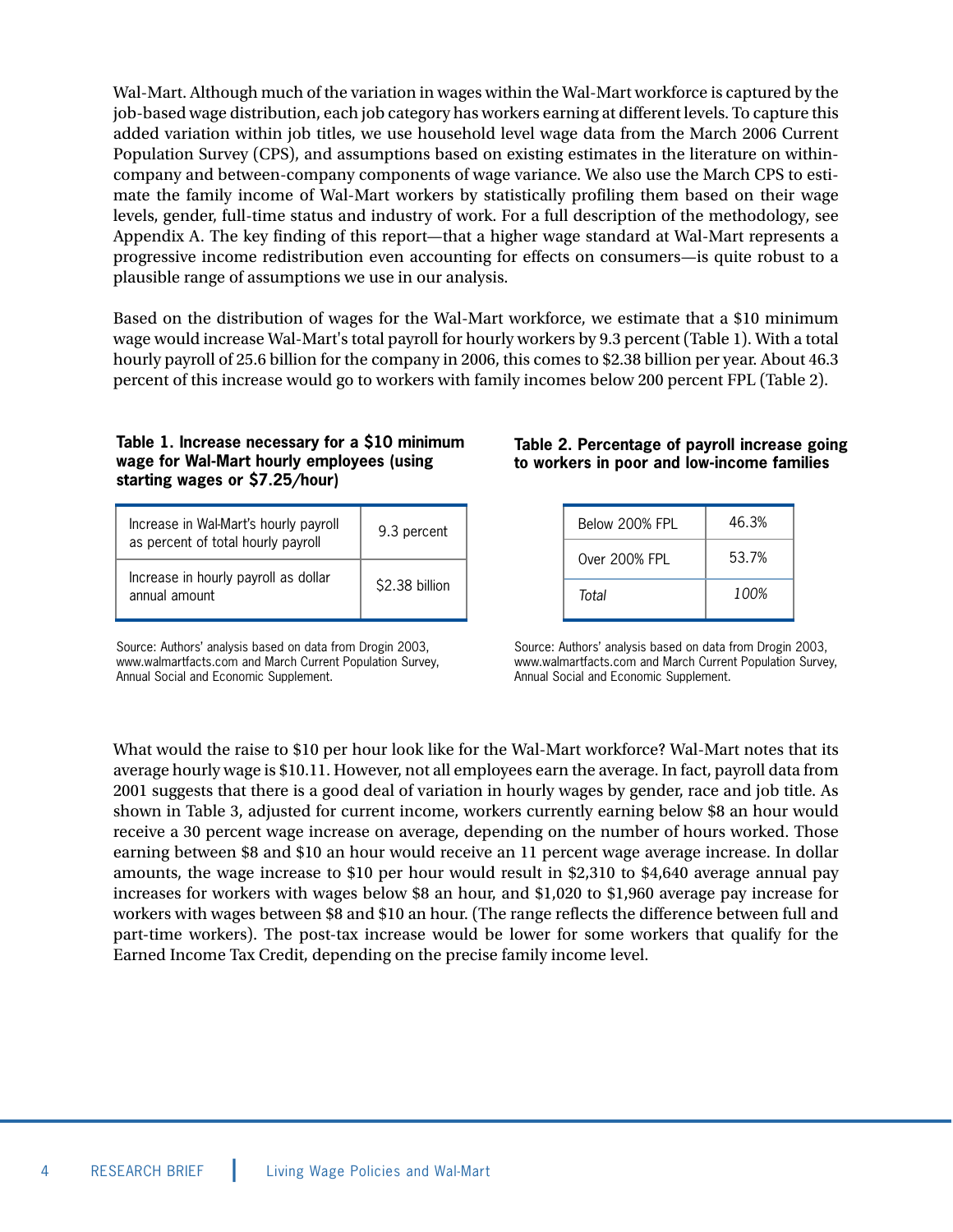| Category<br>of worker      | Total number<br>of workers<br>(estimated) | Average<br>wage<br>(estimated) | Annual<br>income at<br>current wage | Annual<br>income at<br>\$10/hour | <b>Total annual</b><br>increase | Percentage<br>increase<br>(before taxes) |
|----------------------------|-------------------------------------------|--------------------------------|-------------------------------------|----------------------------------|---------------------------------|------------------------------------------|
| Part-time,<br>below \$8/hr | 137,189                                   | \$7.69                         | \$7,690                             | \$10,000                         | \$2,310                         | 30%                                      |
| Full-time,<br>below \$8/hr | 238,872                                   | \$7.68                         | \$15,360                            | \$20,000                         | \$4,640                         | 30%                                      |
| Part-time,<br>\$8-10/hr    | 99,382                                    | \$8.98                         | \$8,980                             | \$10,000                         | \$1,020                         | 11%                                      |
| Full-time,<br>\$8-10/hr    | 294,223                                   | \$9.02                         | \$18,040                            | \$20,000                         | \$1,960                         | 11%                                      |

#### **Table 3. Impact of raises on low-wage Wal-Mart workers\***

\*Assumes that full-time is 40 hours per week, and part-time is 20 hours per week for 50 weeks. All numbers are in 2006 dollars. Source: Authors' analysis based on data from Drogin 2003, www.walmartfacts.com and March Current Population Survey, Annual Social and Economic Supplement.

The distributional impacts would be reduced to the degree that firms respond to the mandated increase by hiring more skilled labor. The empirical evidence on similar policies suggests such impacts would be small.<sup>7</sup>

## IMPACT ON CONSUMERS

Another important question to address is how a \$10 per hour minimum wage would impact consumer prices charged by Wal-Mart. It is not necessarily the case that Wal-Mart would pass on the total cost of a wage increase to its shoppers through higher prices. Part of the cost could be absorbed through accepting a lower profit margin; leveling or reducing management salaries and bonuses; and through improved labor productivity due to increased effort, lower turnover, and lower absenteeism.8 To the degree that Wal-Mart's lower relative wages have led to greater opposition to the company's expansion in urban areas, measures to respond to critics may improve the business climate for the company, opening new markets in urban areas and lessening the time needed to secure necessary zoning changes.

 $7$  Michael Reich, Peter Hall and Ken Jacobs. "Living Wage Policies at the San Francisco Airport: Impacts on Workers and Businesses." 2005; David Fairris, David Runsten, Carolina Briones and Jessica Goodheart. "Examining the Evidence: The Impact of the Los Angeles Living Wage Ordinance on Workers and Businesses." 2005.

<sup>&</sup>lt;sup>8</sup> A Bank of America analysis estimates that the after tax impact of a \$0.50 per worker wage increase by Wal-Mart would be an increase of \$0.013 earnings per share. David Strasser and Camilo R. Lyon. Bank of America Retailing Report on Wal-Mart Stores, Inc. March 8, 2007. While little research has been done on the impact of reputation on stock price, Communications Consulting Worldwide suggests that in the case of Wal-Mart it could be significant. Pete Engardio, "Beyond the Green Corporation," *BusinessWeek*. January 29, 2007; Jared Bernstein and L. Josh Bivens. "The Wal-Mart debate: A false choice between prices and wages." June 2006.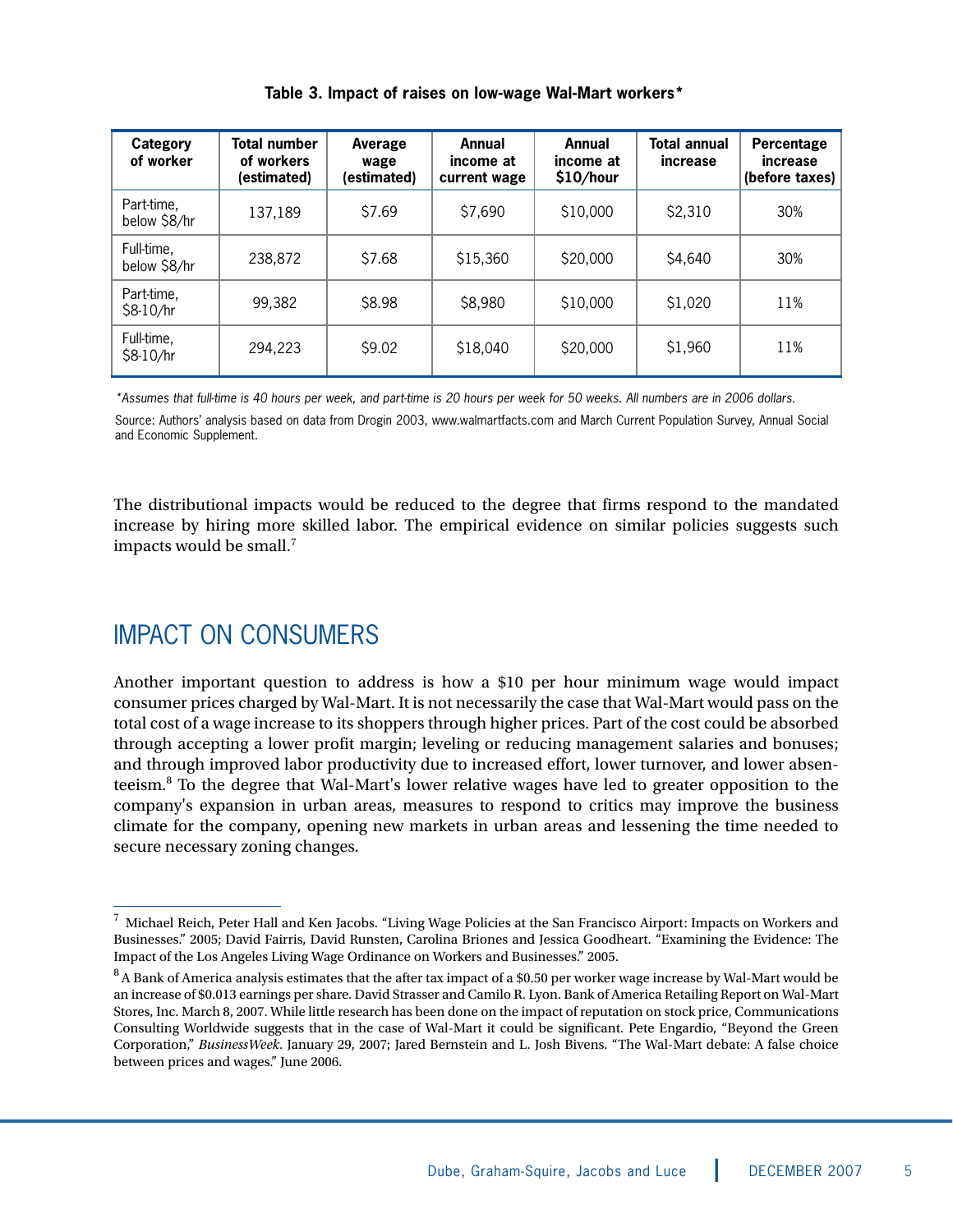For the purposes of this paper, however, we examine the outermost case of what would happen if Wal-Mart were to pass the entire cost of the wage increase on to consumers.

As we showed in the previous section, the cost for Wal-Mart of a \$10 per hour wage increase would amount to \$2.38 billion a year in payroll costs, or 9.3 percent of Wal-Mart's current hourly payroll. If we distribute this among all consumers, we find that it amounts to 36 cents per shopping trip, for the average consumer, based on the annual sales and customer figures provided by Wal-Mart for 2006 (Table 4).

| Total cost of raises, wages and benefits  | \$2,380,000,000   |  |  |
|-------------------------------------------|-------------------|--|--|
| Total U.S. sales, year ending in Jan 2007 | \$266,900,000,000 |  |  |
| Sales per day                             | \$731,232,877     |  |  |
| Total U.S. customers per week             | 127,000,000       |  |  |
| Average customers per day                 | 18,142,857        |  |  |
| Average sale per customer, per day        | \$40.30           |  |  |
| Cost of total raises, per day             | \$6,520,548       |  |  |
| Cost of raise per customer                | \$0.36            |  |  |
| Raise as % of sale, per customer          | 0.9%              |  |  |
| Annual cost, for average shopper          | S9.70             |  |  |
|                                           |                   |  |  |

#### **Table 4. Annual cost for average shopper**

Source: Authors' analysis based on data from Drogin 2003, Hale 2004, www.walmartfacts.com and March Current Population Survey, Annual Social and Economic Supplement. All data is for the U.S. only.

To estimate the impact per shopping trip, we use Wal-Mart's annual U.S. sales data and weekly customer data. We divide sales by 365 and customers by seven to get the average sale per customer per day. We then divide the total annual payroll increase by 365 to get the cost of the wage increase per day.

Using Wal-Mart's figures on U.S. sales and customers, we find that the average customer spends \$40.30 per shopping trip, and makes 27 shopping trips per year, spending \$1,088 annually at the store (Table 4). The 36 cent increase amounts to a 0.9 percent increase in prices. For the average shopper, this would result in a price increase of \$9.70 a year.<sup>9</sup>

However, we are not only concerned with the average Wal-Mart shopper, but also with the lowincome Wal-Mart shopper, and in particular, those low-income consumers who frequently shop at the store. How would these low-income shoppers fare if Wal-Mart were to increase its prices to recoup the costs of a wage increase?

<sup>9</sup> Todd Hale, "Understanding the Wal-Mart Shopper." 2004.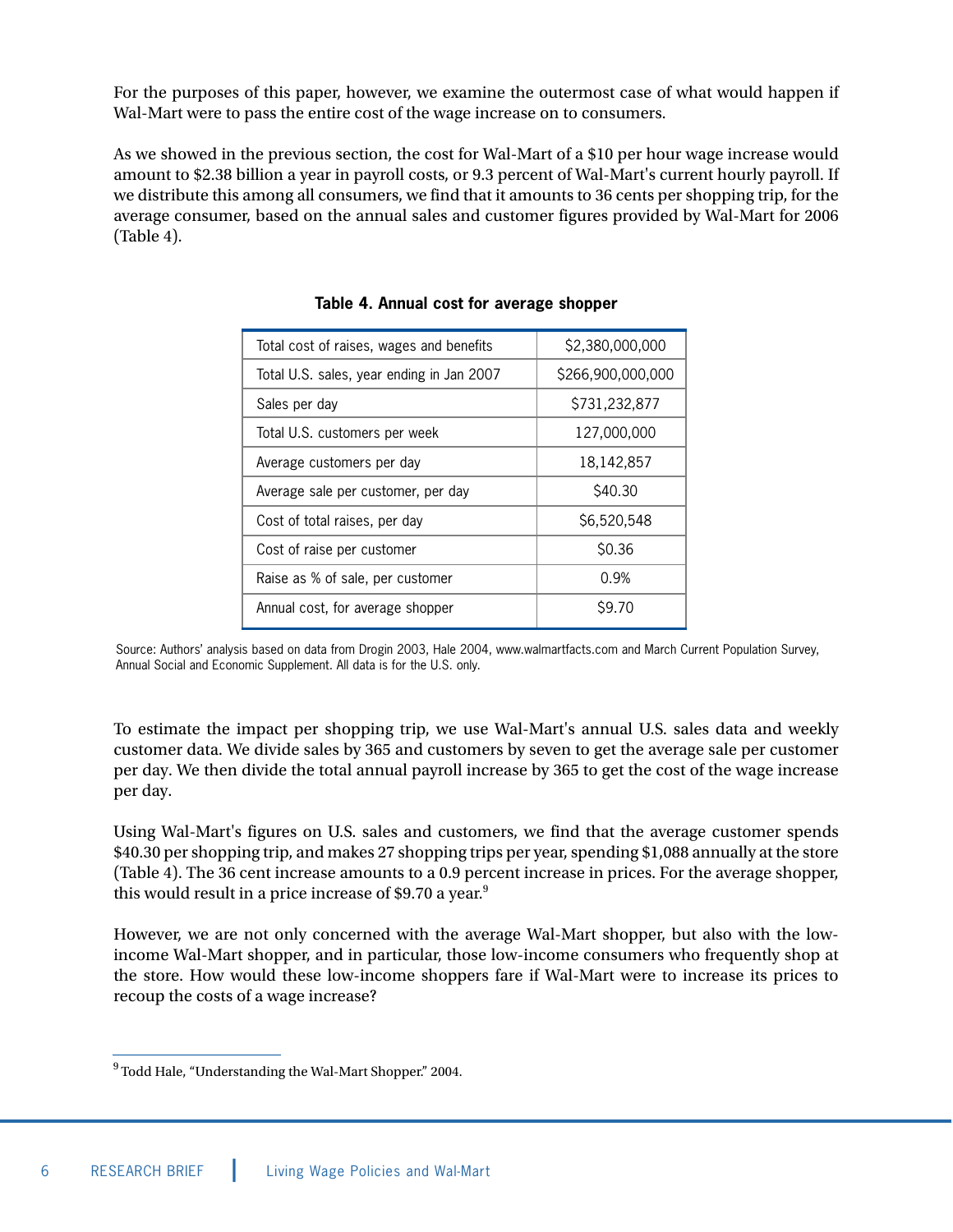The Nielsen Company provides a breakdown of Wal-Mart shoppers by household income using its Homescan Consumer Panel. The panel consists of a sample of 40,000 randomly selected households who use in-home scanning devices to record where they shop, what they buy, what they spend, and whether or not they used a coupon or took advantage of a store deal in their purchase of a product. Of the total households in the sample, 34,000 made at least one shopping trip to Wal-Mart during the vear.  $^{10}$ 

The Nielsen Company analysis shows that Wal-Mart shoppers are distributed across household income brackets, but disproportionately middle and lower income (Table 5). However, the distribution of top shoppers—the top 6.25 percent of shoppers who account for more than one-third of Wal-Mart sales—is skewed away from lower-income households. For example, while 18 percent of all Wal-Mart shoppers come from households with annual incomes of \$70,000 or more, 23 percent of the top shoppers come from this bracket. In fact, almost half of Wal-Mart's top shoppers come from households earning \$50,000 or more in annual income.<sup>11</sup> Data from the Current Population Survey allows us to estimate the share of shoppers in these household brackets who are in families below 200 percent FPL.<sup>12</sup>

| <b>Annual Household</b><br><b>Income</b> | <b>All Wal-Mart</b><br><b>Shoppers</b> | Top tier of<br><b>Wal-Mart shoppers</b> | <b>Wal-Mart shoppers</b><br>below 200% FPL |
|------------------------------------------|----------------------------------------|-----------------------------------------|--------------------------------------------|
| \$70,000 or more                         | 18%                                    | 23%                                     | 0.9%                                       |
| \$50,000 to \$69,999                     | 17%                                    | 23%                                     | 1.9%                                       |
| \$40,000 to \$49,999                     | 13%                                    | 14%                                     | 6.8%                                       |
| \$30,000 to \$39,999                     | 15%                                    | 15%                                     | 21.0%                                      |
| \$20,000 to \$29,999                     | 19%                                    | 17%                                     | 54.9%                                      |
| Below \$20,000                           | 19%                                    | 9%                                      | 93.4%                                      |
| All shoppers                             | 100%                                   | 100%                                    | 32.7%                                      |

**Table 5. Wal-Mart shoppers by household income**

Source: Hale 2004 and March 2004 Current Population Survey. Percentages may not add up due to rounding.

Note: FPL status depends on family size, which explains how a household earning \$70,000 or more could still be below 200 percent FPL.

<sup>12</sup> To find the percentage living in poverty, we use the March 2004 Current Population Survey ASEC (Table 6). In order to make overall consumers more representative of Wal-Mart consumers, the sample was re-weighted to make each state's percentage of U.S. households equal to each state's percentage of U.S. Wal-Mart stores. The 2004 March CPS data reflects information for the previous year, which corresponds to the Nielsen Company data, which is from 2003.

 $10$  Ibid.

 $11$  We compared the Nielsen data to other sources to check for consistency. Mediamark Research conducts a face-to-face, in-home survey of 26,000 consumers a year. Their 2004 data found a greater share of Wal-Mart shoppers from higherincome households than the Nielsen data. For example, Mediamark data shows 49.7 percent of all Wal-Mart shoppers have a household income of \$50,000 or more (compared to 35 percent in the Nielsen data). Mediamark finds that 28 percent of households have income of \$75,000 or more, while Nielsen finds 18 percent of \$70,000 or more. (Mediamark also finds 15.4 percent of shoppers from households with \$100,000 or more in annual income; Nielsen does not provide this data). The Pew Research Center data also finds shoppers more skewed to higher-income households than does the Nielsen data. The Pew data (2005) is more recent than the Nielsen data, but finds 27 percent of shoppers from households with \$75,000 or more in annual income, and a total of 46 percent with household income of \$50,000 or more. This suggests that it is unlikely that Nielsen Company undercounts low-income shoppers.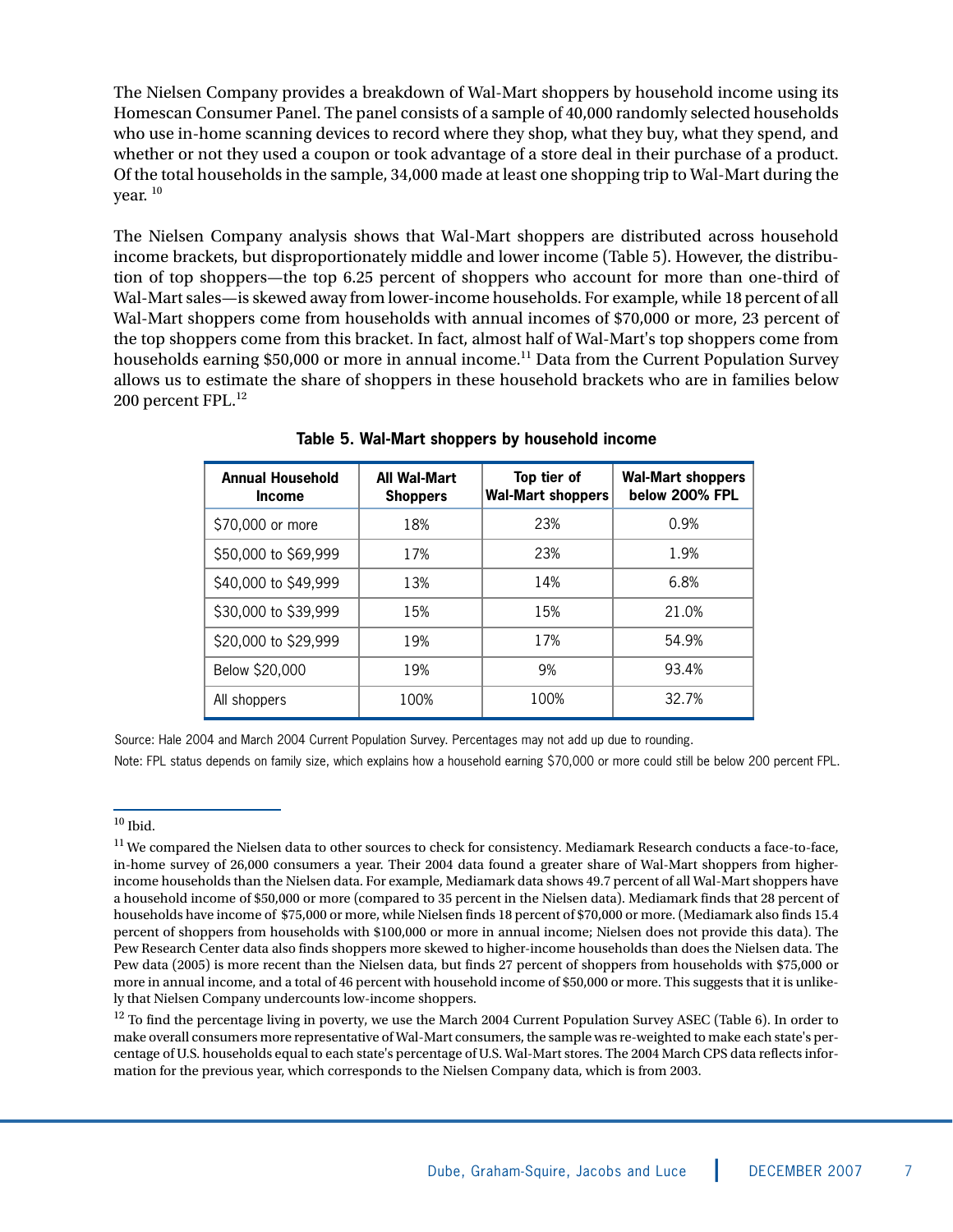The top 6.25 percent of shoppers account for 35 percent of total Wal-Mart sales. The second 6.25 percent of shoppers account for 19 percent of sales. The remaining tiers—87.5 percent—contribute 46 percent of sales (Table 6). We weight shoppers by their share of total Wal-Mart sales, to find the impact of the raises on low-income shoppers.

|                                               | Share of total<br><b>Wal-Mart sales</b><br>$\text{column }1\text{)}$ | Share of cost of<br>wage increase<br>(column $2 = \text{column } 1$ *<br>total cost of raises) | Share of increase<br>borne by shoppers<br><200% FPL<br>(column $3 = \text{col } 2$ *<br>share of segment<br><200% FPL) | Percentage of wage<br>increase borne by<br>shoppers <200% FPL<br>(column $4 =$<br>column 3 / column 2) |
|-----------------------------------------------|----------------------------------------------------------------------|------------------------------------------------------------------------------------------------|------------------------------------------------------------------------------------------------------------------------|--------------------------------------------------------------------------------------------------------|
| All 16 tiers of<br>shoppers                   | 100.0%                                                               | \$2,380,000,000                                                                                | \$698,073,700                                                                                                          | 29.3%                                                                                                  |
| Top tier $(6.25\%$ of<br>all shoppers)        | 34.7%                                                                | \$825,860,000                                                                                  | \$185,694,621                                                                                                          | 22.5%                                                                                                  |
| Second tier (6.25%)<br>of all shoppers)       | 18.9%                                                                | \$449,820,000                                                                                  | \$142,444,499                                                                                                          | 31.7%                                                                                                  |
| Remaining tiers<br>(87.5% of all<br>shoppers) | 46.4%                                                                | \$1,104,320,000                                                                                | \$369,934,579                                                                                                          | 33.5%                                                                                                  |

**Table 6. Share of wage increases paid by low-income shoppers**

Source: Authors' analysis of data from Hale (2004) and the March 2004 Current Population Survey.

Overall, 32.7 percent of all Wal-Mart shoppers are in families with incomes below 200 percent FPL. If we weight these shoppers by their share of sales, we find that shoppers below 200 percent FPL would bear 29.3 percent of the wage increase (see Table 6). By comparison, 27.7 percent of the entire adult population is below 200 percent FPL.<sup>13</sup>

The two top groups, which make up 12.5 percent of all Wal-Mart shoppers, shop, on average, just over once a week at the store. We estimate that 27.1 percent of them are in families below 200 percent FPL. That means that 3.4 percent of all Wal-Mart shoppers are in poor and low-income families and are in the top two tiers of Wal-Mart shoppers.

To estimate the impact of a complete pass-through of higher wages on high-spending, low-income shoppers, we calculate the proportion of sales that the top two segments of low-income shoppers spend at Wal-Mart, to get their average spending per shopping trip. We find that frequent shoppers living at less than 200 percent FPL spend \$36.8 billion a year at Wal-Mart, and would be responsible for approximately \$328 million of the wage increase. This amounts to approximately \$1.47 per shopping trip. Top tier shoppers average between 57 and 60 shopping trips a year, and spend approximately \$164 per trip, or \$9,866 per year. The \$1.47 price increase would amount to an increase of \$87.98 a year, or approximately \$7.33 per month.<sup>14</sup>

<sup>&</sup>lt;sup>13</sup> Current Population Survey, Annual Social and Economic Supplement (2006).

<sup>&</sup>lt;sup>14</sup> For a family of four living at 200 percent of the federal poverty level, this price increase would amount to 0.2 percent of their gross annual income. This assumes a family of two adults and two children. The 2006 preliminary weighted average poverty threshold, as defined by the Census Bureau, is \$41,260 for a family of this size.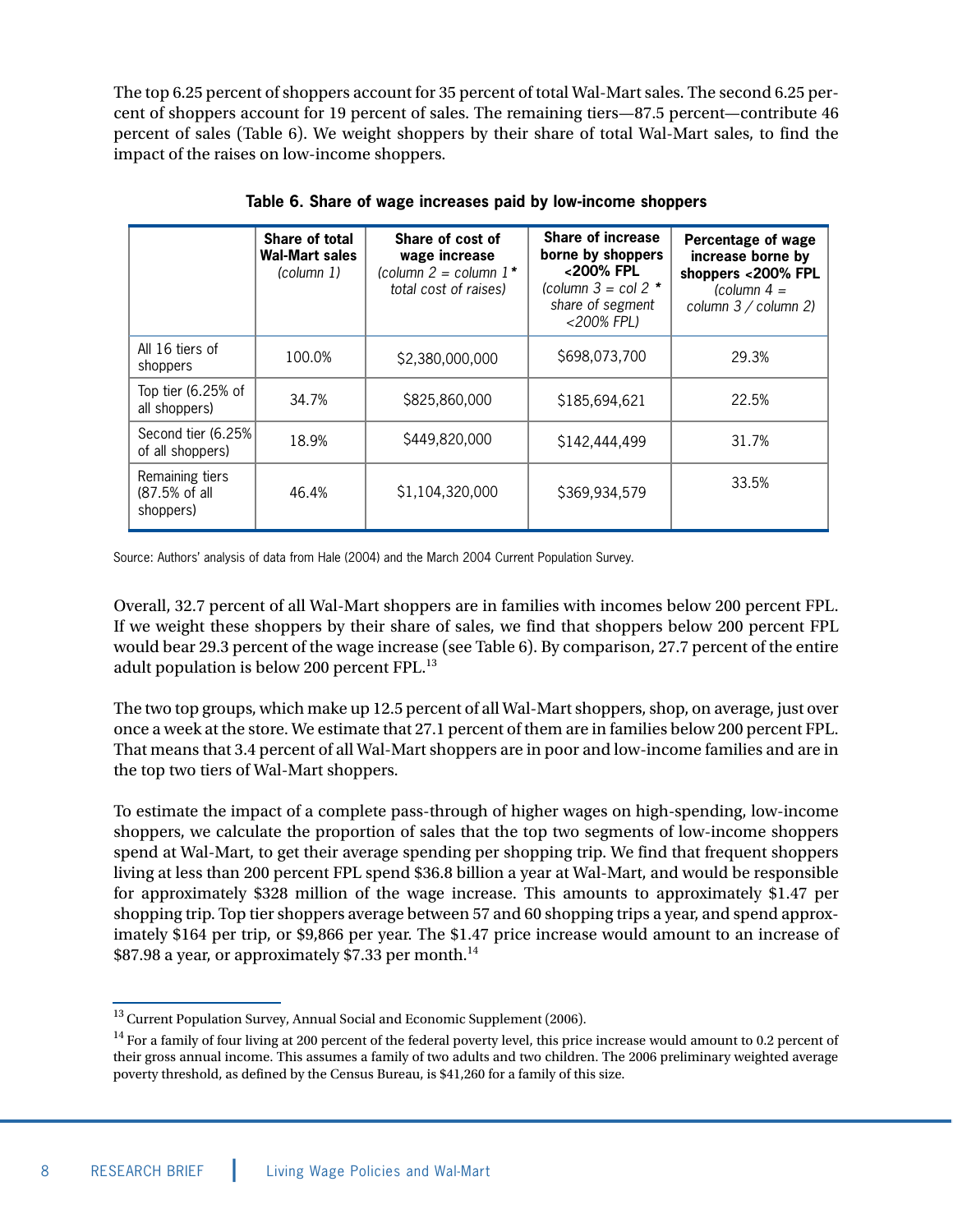## CONCLUSION

Should policy makers consider supporting legislation that would raise wages at Wal-Mart? Should they be concerned that low-income shoppers will bear the cost if Wal-Mart is required to increase its minimum wage to \$10 an hour?

Our data suggests that a \$10 per hour minimum wage standard at Wal-Mart would be effective in aiding lower-income families. If Wal-Mart increased its minimum wage to \$10 per hour, 46.3 percent of the income gain would accrue to workers with wages below 200 percent FPL. These low-wage workers could expect to earn an additional \$1,020 to \$4,640 a year in income.

If Wal-Mart passed on 100 percent of the wage increase to consumers through price increases, which is unlikely, the impact for the average Wal-Mart shopper would be \$9.70 a year (Table 7). We estimate that 29.3 percent of the impact of the price increase would be borne by shoppers with incomes below 200 percent FPL. Frequent, low-income shoppers, who account for 3.4 percent of all Wal-Mart shoppers, might see larger costs, up to \$87.98 a year. In higher wage labor markets the impacts would be lower for both workers and consumers.

| <b>Workers:</b>                                                           |                    |  |
|---------------------------------------------------------------------------|--------------------|--|
| Percent of wage increase going to workers $<$ 200% of FPL                 | 46.3%              |  |
| Estimated increase in annual earnings for low-wage workers (before taxes) | \$1,020 to \$4,640 |  |
| <b>Shoppers:</b>                                                          |                    |  |
| Percent of wage increase borne by shoppers < 200% of FPL                  | 29.3%              |  |
| Estimated additional annual cost to average low-income shopper            | S9.70              |  |
| Percent of all Wal-Mart shoppers who shop frequently & are low-income     | 3.4%               |  |
| Estimated additional annual cost to frequent/low-income shoppers          | S87.98             |  |

#### **Table 7. Impact of Wal-Mart raises on workers and shoppers**

Source: Authors' analysis based on data from Hale (2004) and the March 2004 Current Population Survey.

Finally, we should consider the impact of a mandated wage increase on the economic viability of big box retailers. Some analysts suggest that Wal-Mart could not just raise wages, and prices, given that they operate in a competitive environment. However, the Big Box Ordinance would require all large retailers to operate under the same standards. Steve Hoch of the Wharton Business School argues that the proposed Chicago Big Box Ordinance is unlikely to have a negative impact on retailers or Chicago: "The standard argument by the retailer is that they can't afford to do it, but if everybody has to, then the playing field is level." His argument is born out by recent research on the economic impacts of minimum wage and living wage ordinances.

In conclusion, big box living wage laws provide a means of capturing the positive benefits to consumers of the big box retail model, while mitigating the negative impacts on workers.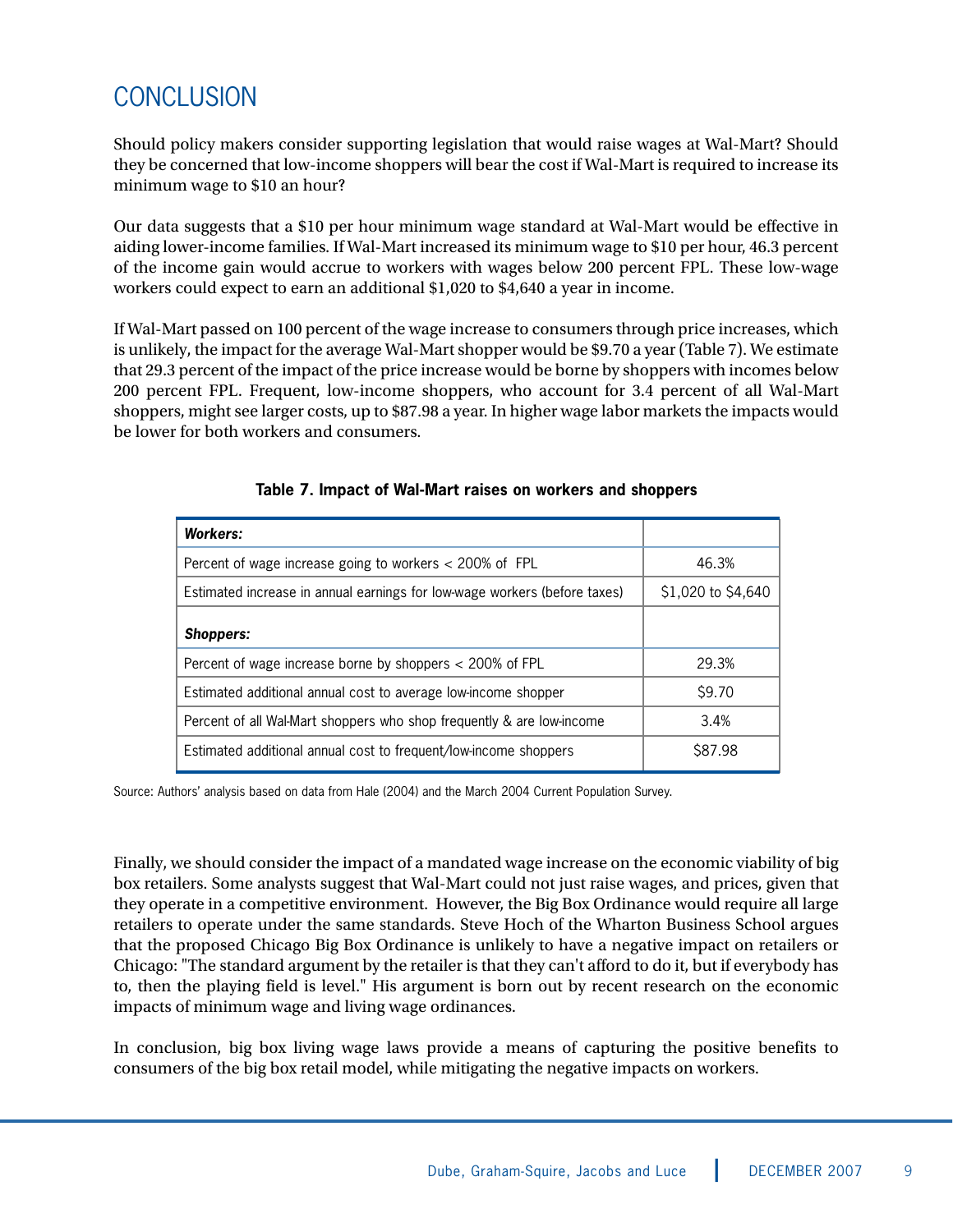## Appendix A: Payroll data and distribution of wage increase by poverty status

In order to estimate the effect of a \$10 per hour minimum wage we need to estimate the distribution of wages for Wal-Mart's hourly workers. We use the Drogin<sup>16</sup> data set as the basis for this estimate and the Current Population Survey (CPS) to understand the poverty status of the Wal-Mart workers.

#### ESTIMATING 2006 PAYROLL FROM THE DROGIN DATA

The Drogin data contains the average pay in 2001 for 156 different job titles by gender and full-time/part-time hourly workers employed at the end of 2001. This results in 502 different "job categories" based on title, gender and full/part-time status. We increase the number of workers in each job category so that the total number of hourly employees equal 1,371,830<sup>17</sup> and 75 percent of are full-time while 25 percent are part-time.<sup>18</sup> The average wage for each job category is "aged" to 2006 levels by a common growth rate. This rate was chosen to be such that the average wages for full-time hourly workers in the data set equal Wal-Mart's self-reported average wage for full-time hourly workers in 2006.19 We also know the *starting* wages (in 1998) of job categories with at least 1,000 employees (appendix 11a of the Drogin data). To bring these wages up to 2006 levels, we use three pieces of information: 1) from 1998 to 1999, we use the CPI to inflate wages as no other source is available; 2) from 1999 to 2001, we use the growth in average wages of hourly workers to inflate the starting wages; and 3) from 2001 to 2006, we use the 2006 wages of full-time hourly workers to estimate the growth in starting wages-analogous to the way in which we estimate the growth in average wages. For job categories where starting wages are not available we use \$7.25—the scheduled federal minimum wage.

The average and starting wages by job categories provide a rich description of pay-setting within Wal-Mart. However, to estimate the cost increase from a \$10/hour floor, we need to also have the wage distributions *within* each job category. We know the average wage in each of these jobs, but we also need to something about the variance in wages within these detailed categories. Unfortunately, the Drogin Data does not contain information about within-job variance in wages. To remedy this, we use a multi-step process that involves: 1) estimating the overall variance in wages for large general merchandisers using the CPS; 2) making an assumption about how much of this variance represents *within-Wal-Mart* variance in wages; 3) backing out how much *within-job within-Wal-Mart* variance must exist to produce the overall *within-Wal-Mart* wage variance.

We first use the March 2006 CPS to estimate the standard deviation in wages for workers of general merchandise retailers with more than 1,000 employees, which is found to be 40.39. Wal-Mart employees now make-up 71 percent of such workers.<sup>20</sup> We assume that the standard deviation of

<sup>&</sup>lt;sup>16</sup> Richard Drogin. "Statistical Analysis of Gender Patterns in Wal-Mart Workforce." February 2003.

<sup>&</sup>lt;sup>17</sup> From www.walmartfacts.com December 2006.

<sup>18</sup> Kris Hudson. "Wal-Mart Investors Fret Over Cost." October 25, 2005.

<sup>&</sup>lt;sup>19</sup> From the website http://www.walmartfacts.com/FactSheets/8292006\_Economic\_Benefits.pdf, the average, full-time hourly Wal-Mart employees earned \$10.11/hour in 2006. In 2001 the average earnings for full-time hourly employees in the Drogin data was \$9.10/hour. Thus the wages for all job titles for each gender and for full and part-time workers was increased by 10.11÷9.10, or 11.1 percent.

 $^{20}$  Dube and Wortheim (2005) estimate that Wal-Mart constitutes 55% of all general merchandise workers and 71% of large general merchandise workers.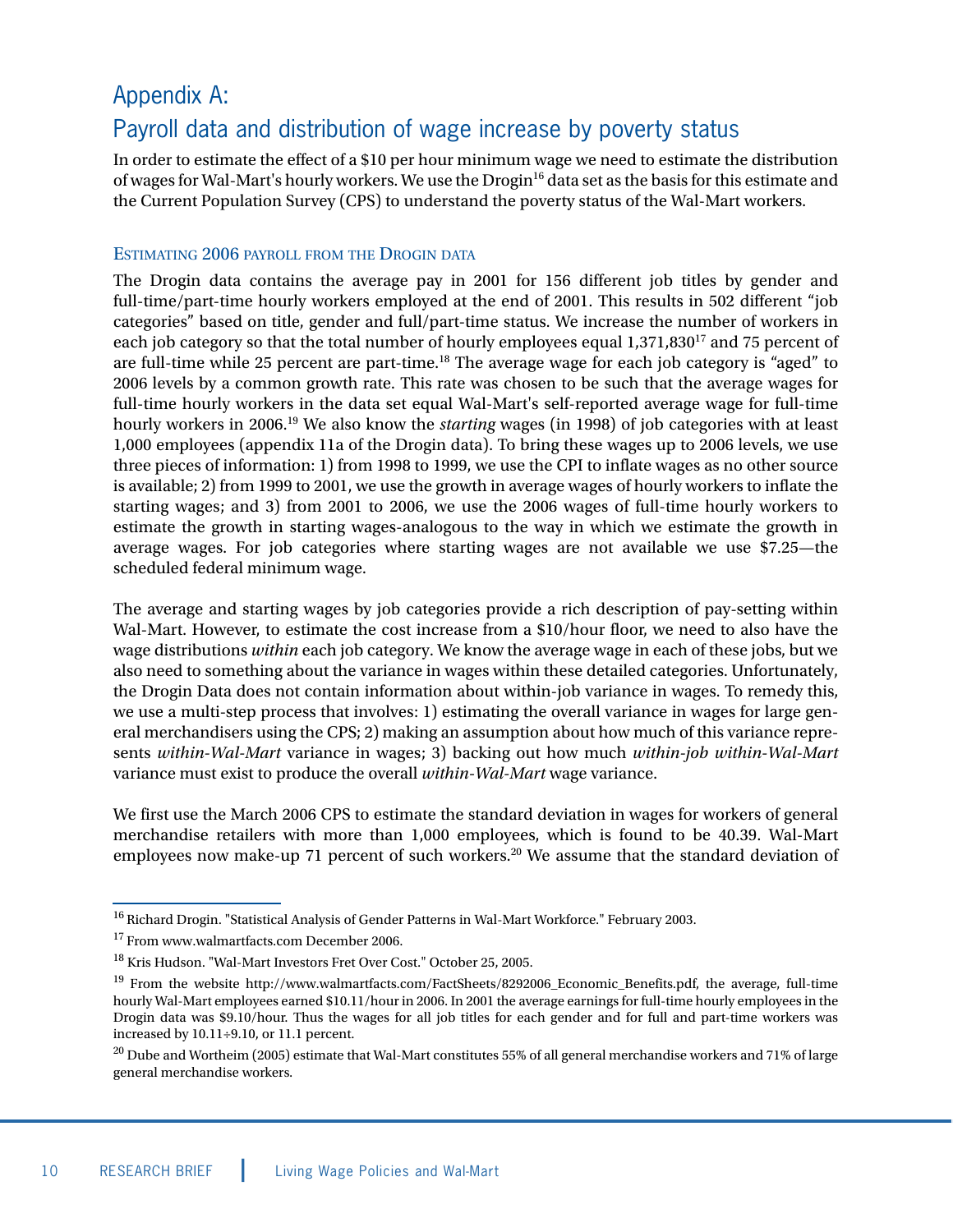wages for Wal-Mart would be some fraction of the standard deviation of national wages in the industry. We set this fraction at 30 percent of the variance (or 55 percent of the standard deviation). Since Wal-Mart's wages are over 20 percent lower than other large general merchandisers, a sizeable portion of the variance in wages of large general merchandise workers reflects between-firm differences. For this reason, within-Wal-Mart wage variance is unlikely to be the source of the majority of the overall variance. However, as we show below in a set of robustness exercises, assuming a fraction much larger (say 80 percent of overall wage variance is within Wal-Mart) does very little to the results; the intuition for this is that most of the variation in wages is already being captured by mean and starting wages of detailed job-based categories. Overall, then, our assumption is that the overall variance in wages for Wal-Mart workers is 0.3\*40.39 =12.11.

If the overall variance in Wal-Mart wages is 12.11, and the variance in wages by job category is 2.16, then the *within-job* residual variance is by definition 12.11 – 2.16 = 9.95. We further assume that the wages within each category are distributed lognormally, left censored at the starting wage for each job category. In other words, we estimate 502 separate lognormal distributions for the 502 different job categories, each of which has a separate means and a common variance parameter.

Wages in the lognormal distribution below the starting wage are set to the starting wage amount. These job-based wage distributions are used to estimate how many workers are in various hourly wage intervals. (As we report in the section on robustness checks, we also fit more parsimonious model, with fewer job categories; our final results are very similar.)

Using these assumptions, we arrive at the following total wages and wage distribution for Wal-Mart workers:

> \$23.77 billion — hourly wages for 2006 \$1.82 billion — payroll tax of 6.2% for FICA, 1.45% for Medicare \$25.59 billion — total wages and payroll tax for 2006

| <b>Wage level</b> | <b>Percent of hourly workers</b><br>at wage level in 2006 |
|-------------------|-----------------------------------------------------------|
| S7.25             | 24%                                                       |
| $$7.26 - $8.00$   | 25.0%                                                     |
| $$8.01 - $10.00$  | 28.7%                                                     |
| Above \$10.00     | 43.9%                                                     |

#### **Table A1. Constructed 2006 distribution of wages for Wal-Mart hourly workers**

Source: Authors' analysis based on data from Drogin 2003, www.walmartfacts.com and March Current Population Survey, Annual Social and Economic Supplement.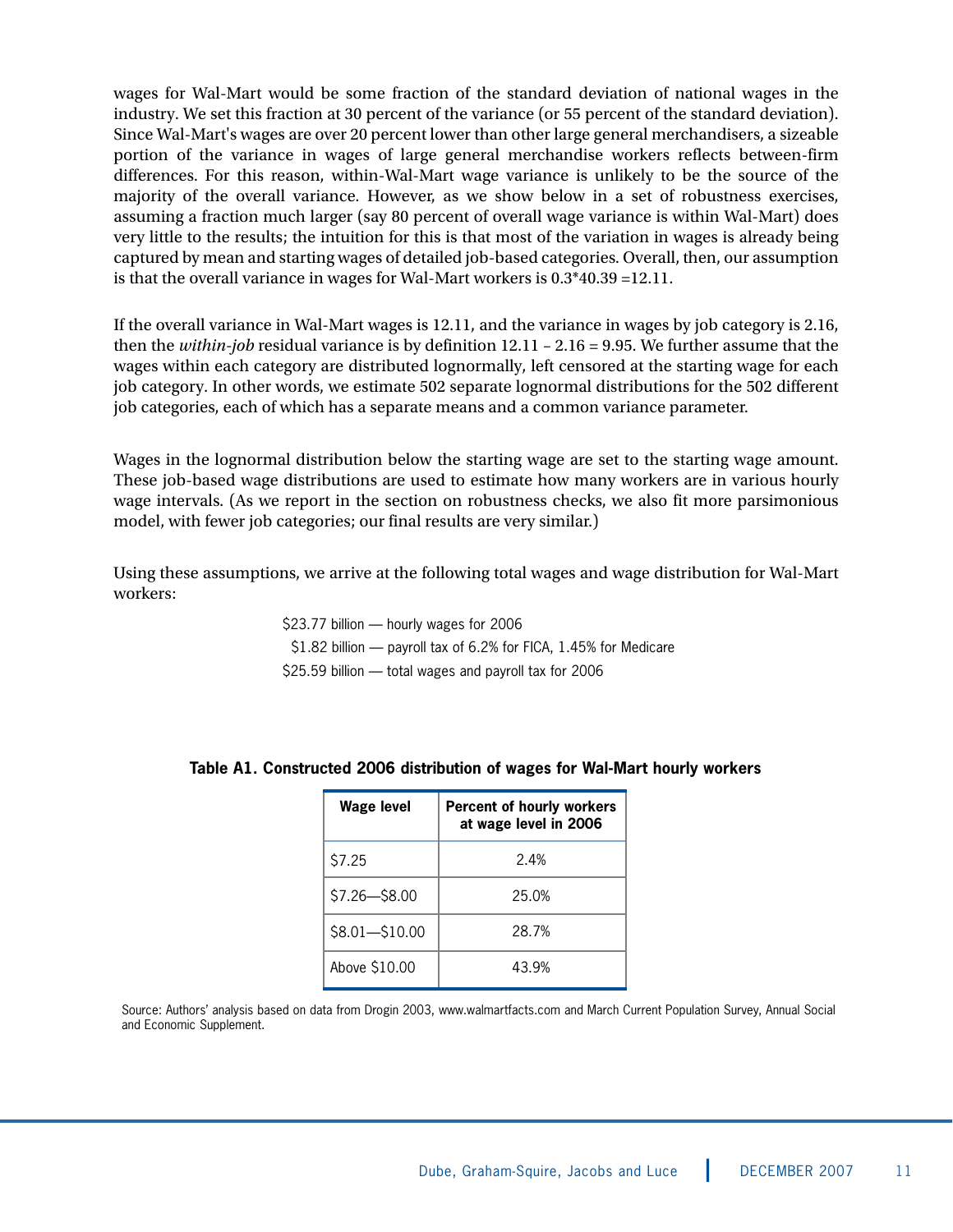#### DETERMINING THE PORTION OF THE INCREASE GOING WORKERS BELOW OR NEAR THE FEDERAL POVERTY LEVEL FROM THE MARCH CURRENT POPULATION SURVEY

To arrive at estimates about the poverty levels of Wal-Mart workers, we estimate the likelihood of being poor or near poor by wage categories as well as demographic information using the Current Population Survey. Fundamentally, we assume that the poverty status of workers at Wal-Mart will be the same as workers at general merchandise retailers with more than 1,000 employees, *conditional on wages, gender and full/part-time status.* Using wage categories of \$7.25–\$8, \$8–\$9 and \$9–\$10, we determine the percentage of workers below 200 percent FPL for each wage category. The Wal-Mart job categories are based on gender full/part-time status so we compute different percentages for females working part-time, females working full-time, males working part-time and males working full-time. We apply these percentages to the Wal-Mart wage data to determine which portions of a hypothetical wage increase (of \$10/hour minimum) would go to workers in the different poverty levels.

Due to the small number of workers in general merchandise big box retail in the March CPS we use two techniques to improve our estimate of the workers below 200 percent FPL. First, we combine the March CPS over four years, from 2004 to 2007, adjusting wages by the CPI so that workers' earnings are in 2006 dollars. Next, we statistically estimate the fraction of general merchandise workers below 200 percent FPL by using linear regression. We predict whether a worker is below 200 percent FPL by four categorical variables: wage level (\$7.25–\$8, \$8–\$9, \$9–\$10, above \$10), gender, part-time/ full-time status and a binary variable to indicate an individual works for a large general merchandise

|                                 | <b>Full-time</b><br><b>Males</b> | <b>Full-time</b><br><b>Females</b> | Part-time<br><b>Males</b> | Part-time<br><b>Females</b> |
|---------------------------------|----------------------------------|------------------------------------|---------------------------|-----------------------------|
| Wages between \$7.25 and \$8/hr |                                  |                                    |                           |                             |
| Below 200% FPL                  | 47.8%                            | 48.3%                              | 41.2%                     | 41.7%                       |
| 200% FPL and above              | 52.2%                            | 51.7%                              | 58.8%                     | 58.3%                       |
| Wages between \$8 and \$9       |                                  |                                    |                           |                             |
| Below 200% FPL                  | 45.2%                            | 45.7%                              | 38.6%                     | 39.1%                       |
| 200% FPL and above              | 54.8%                            | 54.3%                              | 61.4%                     | 60.9%                       |
| Wages between \$9 and \$10      |                                  |                                    |                           |                             |
| Below 200% FPL                  | 39.9%                            | 40.5%                              | 33.3%                     | 33.9%                       |
| 200% FPL and above              | 60.1%                            | 59.5%                              | 66.7%                     | 66.1%                       |

#### **Table A2. Poverty status of workers at different wage levels for full-time males, full-time females, part-time males and part-time females\***

\*All results are "smoothed" by regressing poverty category on wage level, part/full-time status, gender and an indicator variable for general merchandise big box retail workers.

Source: Authors' analysis based on data March Current Population Survey, Annual Social and Economic Supplement.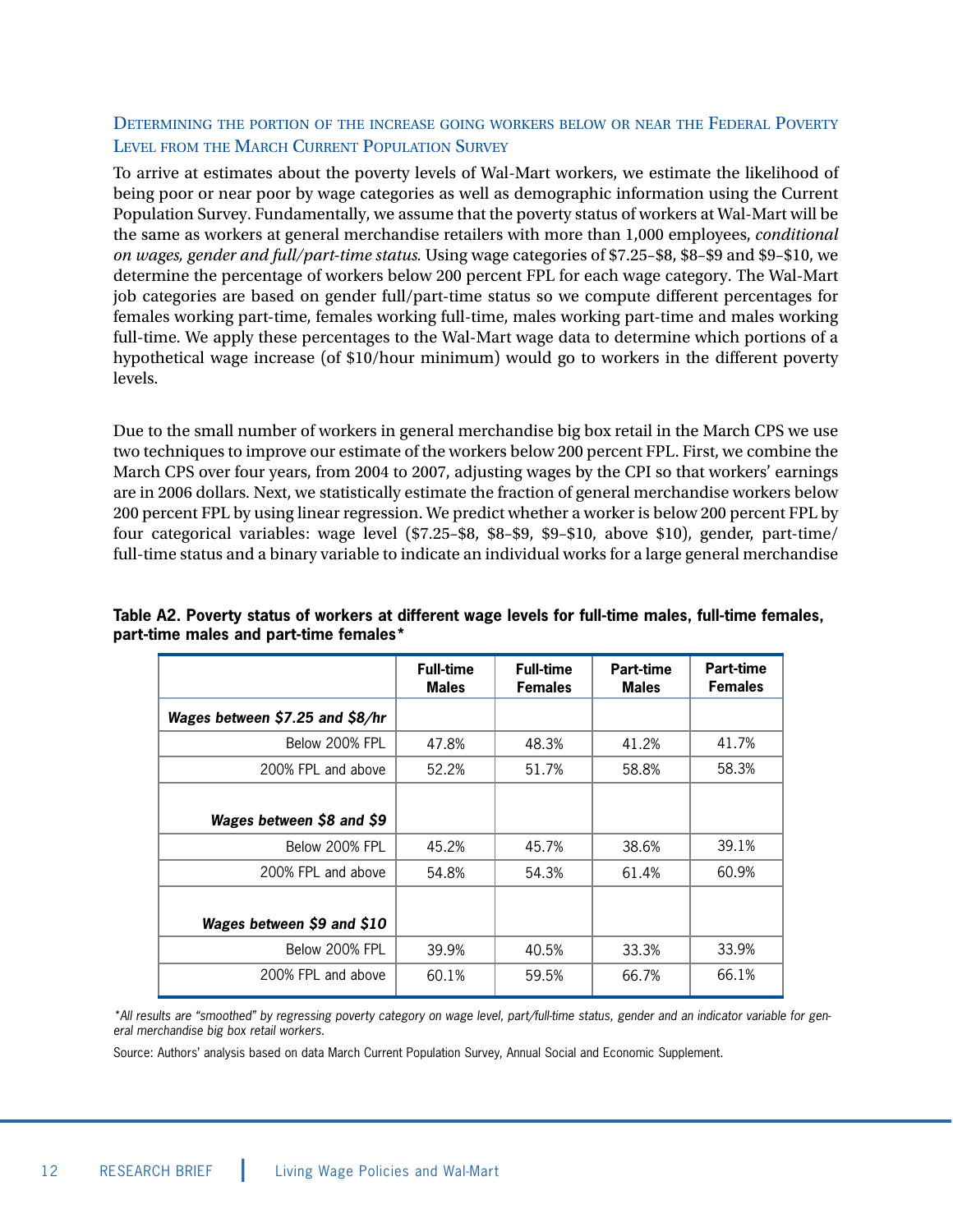employer. This model is estimated using the CPS sample of all retail workers earning less than \$12 per hour. This model is then used to predict the probability of large (employers with 1,000 or more employees) general merchandise workers of being below 200 percent FPL based on wage level (see table A2 on previous page).

To check for the robustness of this statistical model, we repeat the regression with three of the four dependent variables interacting with the indicator variable for large general merchandise workers. This makes very little change in our final results; the fraction of the wage increase going to workers below 200 percent FPL changes from 46.3 percent to 45.1 percent.

In order to make overall workers more representative of Wal-Mart's workforce the sample is re-weighted to make each state's percentage of large general merchandise workers equal each state's percentage of Wal-Mart hourly workers.

In this report we define poor and low-income families as having incomes below 200 percent FPL. Below we show the differences between the amount of the increase borne by shoppers and the amount of the increase going to workers if we increase our poverty grouping to 250 percent FPL (see Table A3). With 200 percent FPL as a cut-off, the percent of the increase borne by low-income shoppers, at 29.3 percent, is roughly 2/3 of the percent of increase going to low-income workers, at 46.3 percent. We see a similar ratio when 250 percent FPL as is used. The share borne by low-income shoppers is 40.9 percent while the share going to low-income workers of 59.3 percent.

Finally, we use the estimated poverty level of Wal-Mart workers to simulate the effects of a \$10/hour minimum pay. As each worker (by job category) is brought up to \$10/hour, the wage increments are multiplied by the odds of that worker being under 200 percent of FPL.

|                | Amount of the increase<br>borne by shoppers by<br>poverty status | <b>Amount of the increase</b><br>going to workers by<br>poverty status |
|----------------|------------------------------------------------------------------|------------------------------------------------------------------------|
| Above 200% FPL | 70.7%                                                            | 53.7%                                                                  |
| Below 200% FPL | 29.3%                                                            | 46.3%                                                                  |
|                |                                                                  |                                                                        |
| Above 250% FPL | 59.1%                                                            | 40.7%                                                                  |
| Below 250% FPL | 40.9%                                                            | 59.3%                                                                  |

**Table A3. Amount of wage increase borne by shoppers and going to workers by poverty status, using both 200% FPL and 250% as cut-offs for poor and low-income**

Source: Authors' analysis based on data from Drogin 2003, www.walmartfacts.com and March Current Population Survey, Annual Social and Economic Supplement.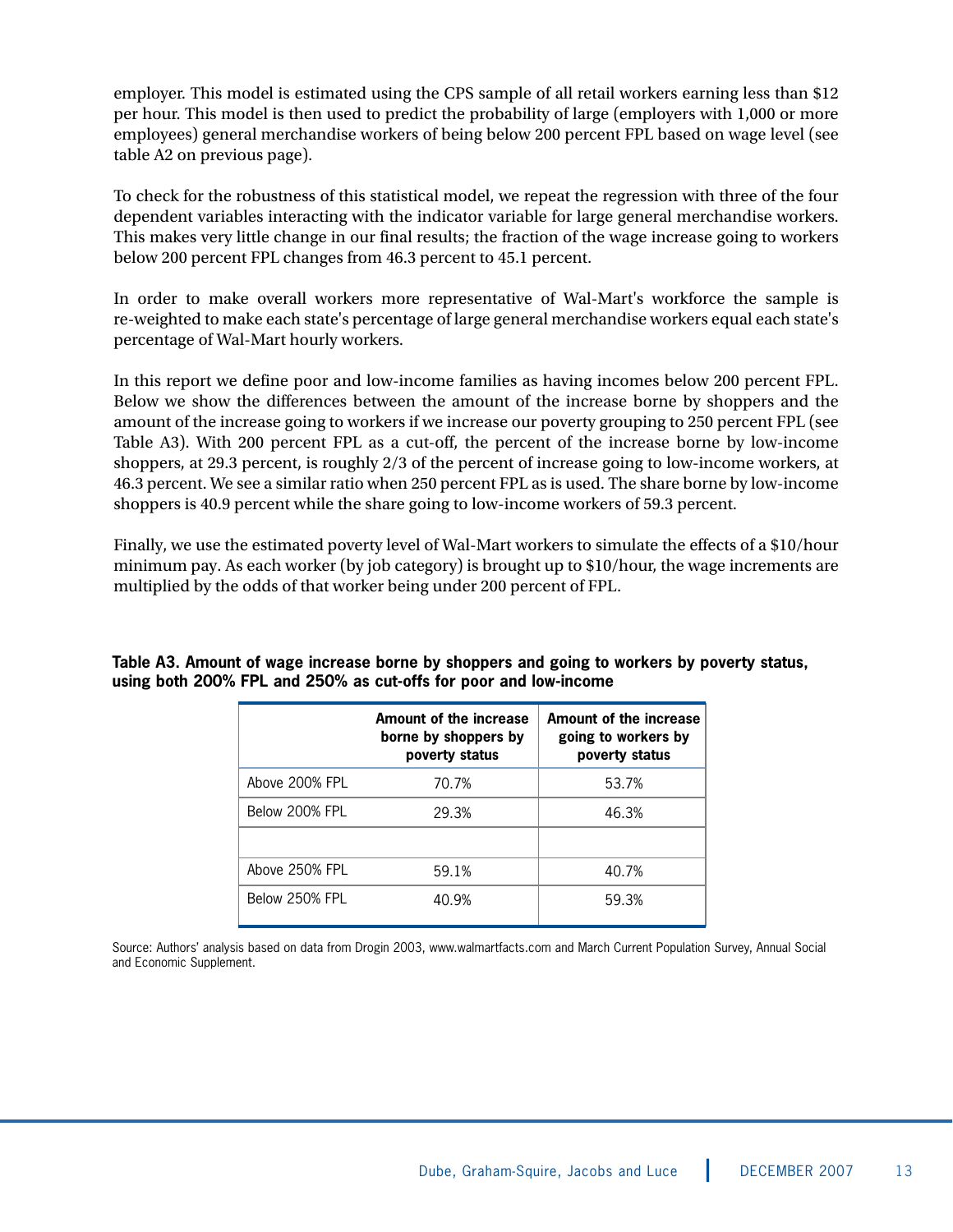#### ROBUSTNESS OF COST AND POVERTY ESTIMATES TO DISTRIBUTIONAL ASSUMPTIONS

As discuss earlier, we utilize a number of modeling assumptions to arrive at the poverty levels of Wal-Mart workers currently earning less than \$10/hour. In this section, we report a number of robustness checks to see how sensitive our final estimates are to: 1) assumption about the fraction of wage variance of general merchandise workers that reflects variance of Wal-Mart wages; 2) estimates of the residual wage variance by detailed job categories, as opposed to more aggregate ones.

First, instead of assuming that the standard deviation for Wal-Mart worker wages would equal 30 percent of the variance of wages (of 55 percent of the standard deviation of wages) for workers in general merchandise retail with firm sizes of more than 1,000 people, we choose alternative fractions: 20 percent, 30 percent, 50 percent and 80 percent.

| Variance Fraction                            | 20%    | 30%    | 50%    | 80%    |
|----------------------------------------------|--------|--------|--------|--------|
| Percent increase in hourly payroll           | 8.6%   | 9.3%   | 10.2%  | 10.9%  |
| Annual increase in hourly payroll (billions) | \$2.20 | \$2.38 | \$2.60 | \$2.79 |
| Percent below 200% FPL                       | 46.0%  | 46.3%  | 46.6%  | 46.8%  |
| Percent above 200% FPL                       | 54.0%  | 53.7%  | 53.4%  | 53.2%  |

Setting Wal-Mart to 80 percent of the wage standard deviation raises the payroll increase from 9.3 percent to 10.9 percent. But it has very little impact on the fraction of the wage increase going to poor and low-income workers (this amount changes from 46.3 percent to 46.8 percent). Intuitively, the reason this does not make much difference is because the residual variance within jobs plays a small role when between job variance and left-censoring by starting wages by job categories are already incorporated.

Second, we estimate a more "parsimonious" distribution of wages for Wal-Mart workers. We perform the same analysis with all workers in just one job category (using one log-normal distribution). In other words, starting from our finding that overall Wal-Mart variance in wages is 0.3\*40.39=12.11, we now simply fit a single log-normal distribution (as opposed to 502 different ones by job categories) with censoring at \$8.02, the weighted average of starting wages for all hourly workers. With one log normal distribution, the percentage increase lowers to 9.0 percent (from 9.3 percent for all 502 job categories). As an "intermediate" form, we also estimate four wage distributions, by part-time/ full-time status crossed with gender. In this case, the percentage increase in payroll from the \$10/hour minimum rises to 9.5 percent. Overall, the results suggest that our key points are quite robust to alternative assumptions behind modeling Wal-Mart's wage distribution.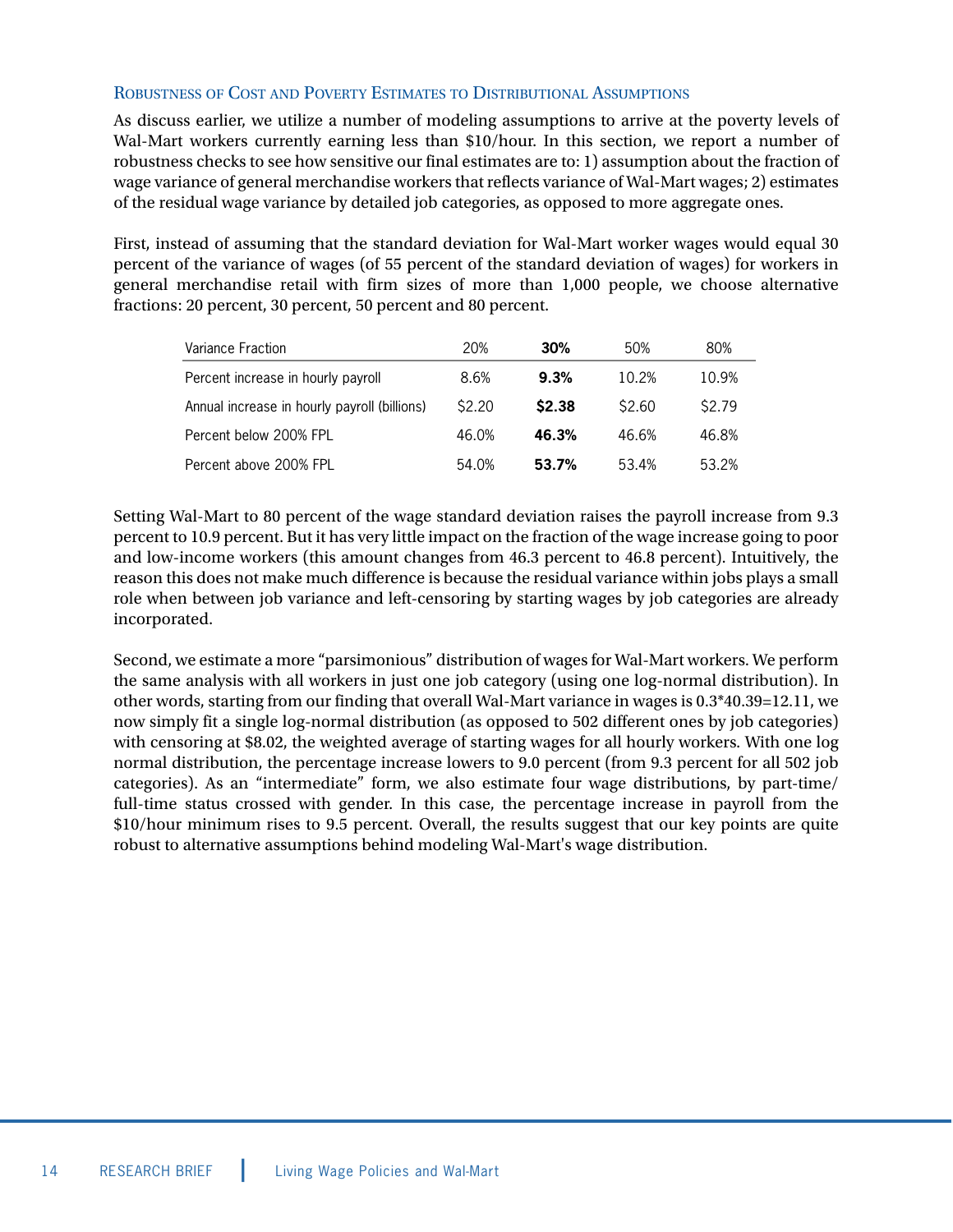## Appendix B: Sales Data and Impact on Shoppers

Data on shoppers' household income comes from Nielsen (Hale 2004). To find the percentage living in poverty, we use the March 2004 Current Population Survey ASEC. In order to make overall consumers more representative of Wal-Mart consumers, the sample is re-weighted to make each state's percentage of U.S. households equal to each state's percentage of U.S. Wal-Mart stores. The 2004 March CPS data reflects information for the previous year, which corresponds to the Nielsen data, which is from 2003.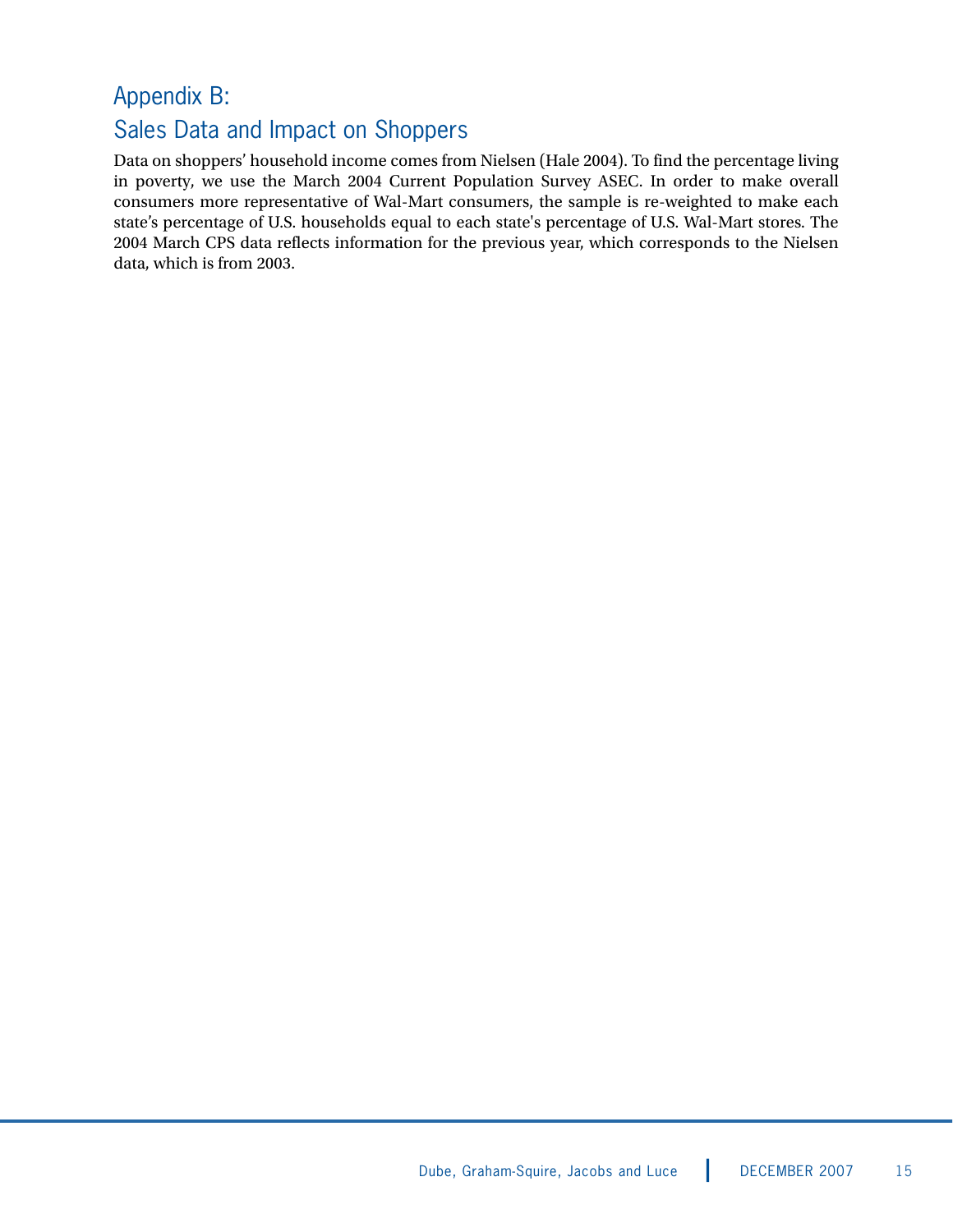## References

Basker, Emek. 2005. "Selling a Cheaper Mousetrap: Wal-Mart's Effect on Retail Prices." *Journal of Urban Economics* 58: 203-229.

Basker, Emek. 2007. "The Causes and Consequences of Wal-Mart's Growth." University of Missouri Working Paper No. 06-11. Available at SSRN: http://ssrn.com/abstract=950882.

Bernstein, Jared, L. Josh Bivens and Arindrajit Dube. 2006. "Wrestling with Wal-Mart: Trade-offs between Profits, Prices and Wages." EPI Working Paper. Washington, DC: Economic Policy Institute.

Bernstein, Jared and L. Josh Bivens. June 15, 2006. "The Wal-Mart Debate: A False Choice between Prices and Wages." EPI Issue Brief #223.

Drogin, Richard. February 2003. "Statistical Analysis of Gender Patterns in Wal-Mart Workforce." Submitted as expert report in *Dukes v. Wal-Mart Stores*, No. C 01-02252 MJJ (N.D. Calif.). Wage information was obtained from appendices 4a and 8a and average starting wages from appendix 11a.

Dube, Arindrajit and Ken Jacobs. 2004. "Hidden Cost of Wal-Mart Jobs: Use of Safety Net Programs by Wal-Mart Workers in California." http://laborcenter.berkeley.edu/retail/walmart.pdf.

Dube, Arindrajit, T. William Lester and Barry Eidlin. August 2007. "Firm Entry and Wages: Impact of Wal-Mart Growth on Earnings Throughout the Retail Sector." http://papers.ssrn.com/sol3/ papers.cfm?abstract\_id=841684.

Dube, Arindrajit, T. William Lester and Barry Eidlin. November 2007. "A Downward Push: The Impact of Wal-Mart Stores on Retail Wages and Benefits." Available at http://laborcenter.berkeley.edu.

Dube, Arindrajit and Steve Wortheim. 2005. "Wal-Mart and Job Quality: What Do We Know, and Should We Care?" http://laborcenter.berkeley.edu/retail/walmart\_jobquality.pdf.

Engardio, Pete. January 29, 2007. "Beyond the Green Corporation." *BusinessWeek*, issue 4019.

Fairris, David, David Runsten, Carolina Briones and Jessica Goodheart. 2005. "Examining the Evidence: The Impact of the Los Angeles Living Wage Ordinance on Workers and Businesses." http://www.losangeleslivingwagestudy.org/docs/Examinig\_the\_Evidence\_full.pdf.

Furman, Jason. November 28, 2005. "Wal-Mart: A Progressive Success Story." Unpublished paper. http://www.americanprogress.org/kf/walmart\_progressive.pdf.

Global Insight. 2005. "The Economic Impact of Wal-Mart." Report prepared for Global Insight conference on Wal-Mart.

Hale, Todd. 2004. "Understanding the Wal-Mart Shopper." *Consumer Insight*. Spring: 29-33, 44.

Hausman, Jerry and Ephraim Leibtag. 2005. "Consumer Benefits from Increased Competition in Shopping Outlets: Measuring the Effect of Wal-Mart." Working paper submitted to Global Insight conference on Wal-Mart.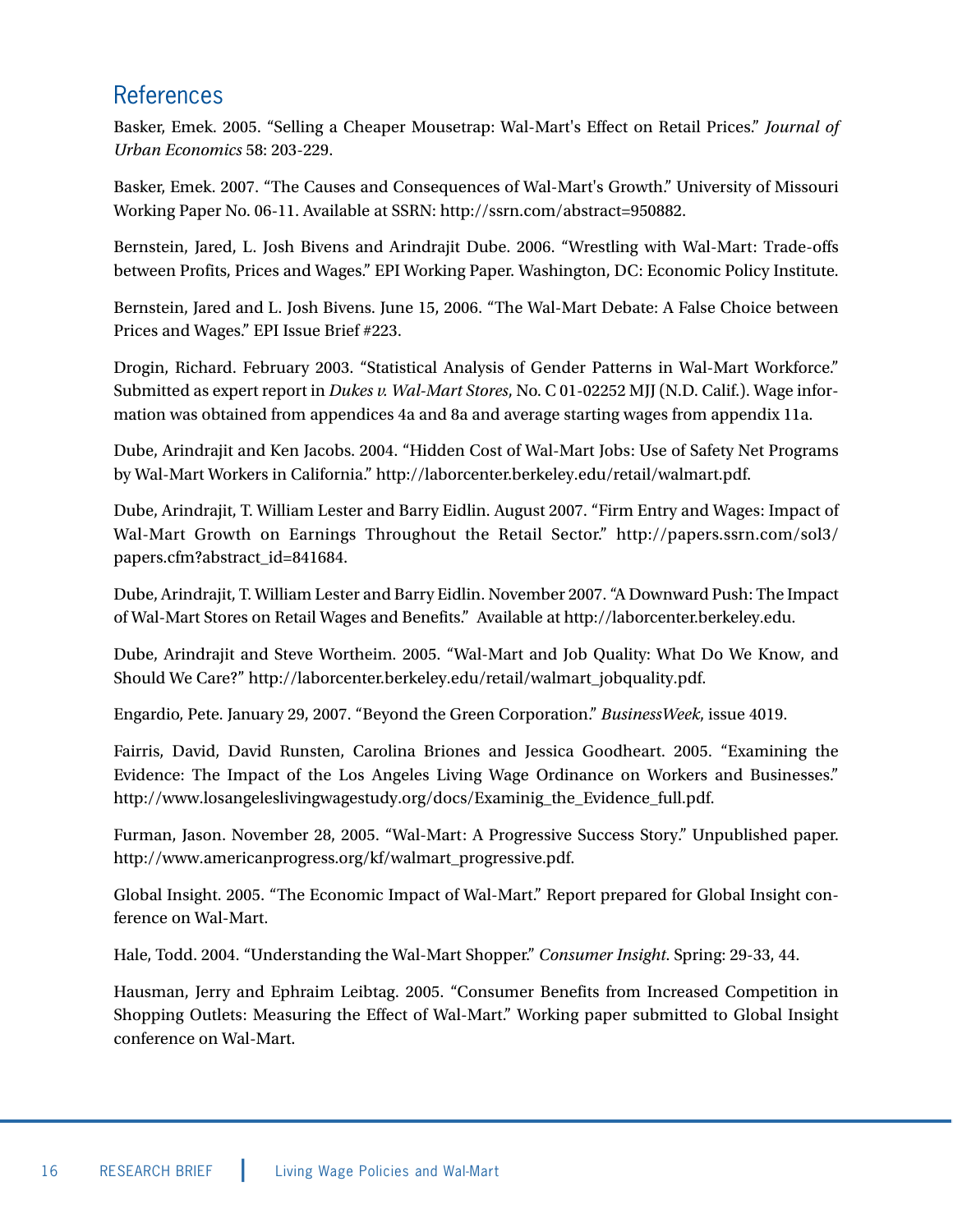Hudson, Kris. October 25, 2005. "Wal-Mart Investors Fret Over Cost." *Wall Street Journal*, Section C: 3.

Knowledge@Wharton. 2006. "What Impact, If Any, Will Higher Minimum Wages Have on Retailers and Low-income Workers?" Available at http://knowledge.wharton.upenn.edu.

Neumark, David, Junfu Zhang and Stephen Ciccarella. 2005. "The Effects of Wal-Mart on Local Labor Markets." http://www.econ.ucdavis.edu/seminars/papers/106/1061.pdf.

Pew Research Center. December 15, 2005. "Wal-Mart a Good Place to Shop But Some Critics Too." News Release. http://people-press.org/reports/pdf/265.pdf.

Reich, Michael, Peter Hall and Ken Jacobs. 2005. "Living Wage Policies at the San Francisco Airport: Impacts on Workers and Businesses." *Industrial Relations* 44 (1): 106-138.

Sherk, James and Rea S. Hederman, Jr. 2007. "Who Earns the Minimum Wage? Suburban Teenagers, Not Single Parents." Heritage Foundation. WebMemo #1320.

Strasser, David and Camilo R. Lyon. 2007. Bank of America March 8, 2007 Retailing Report on Wal-Mart Stores, Inc.